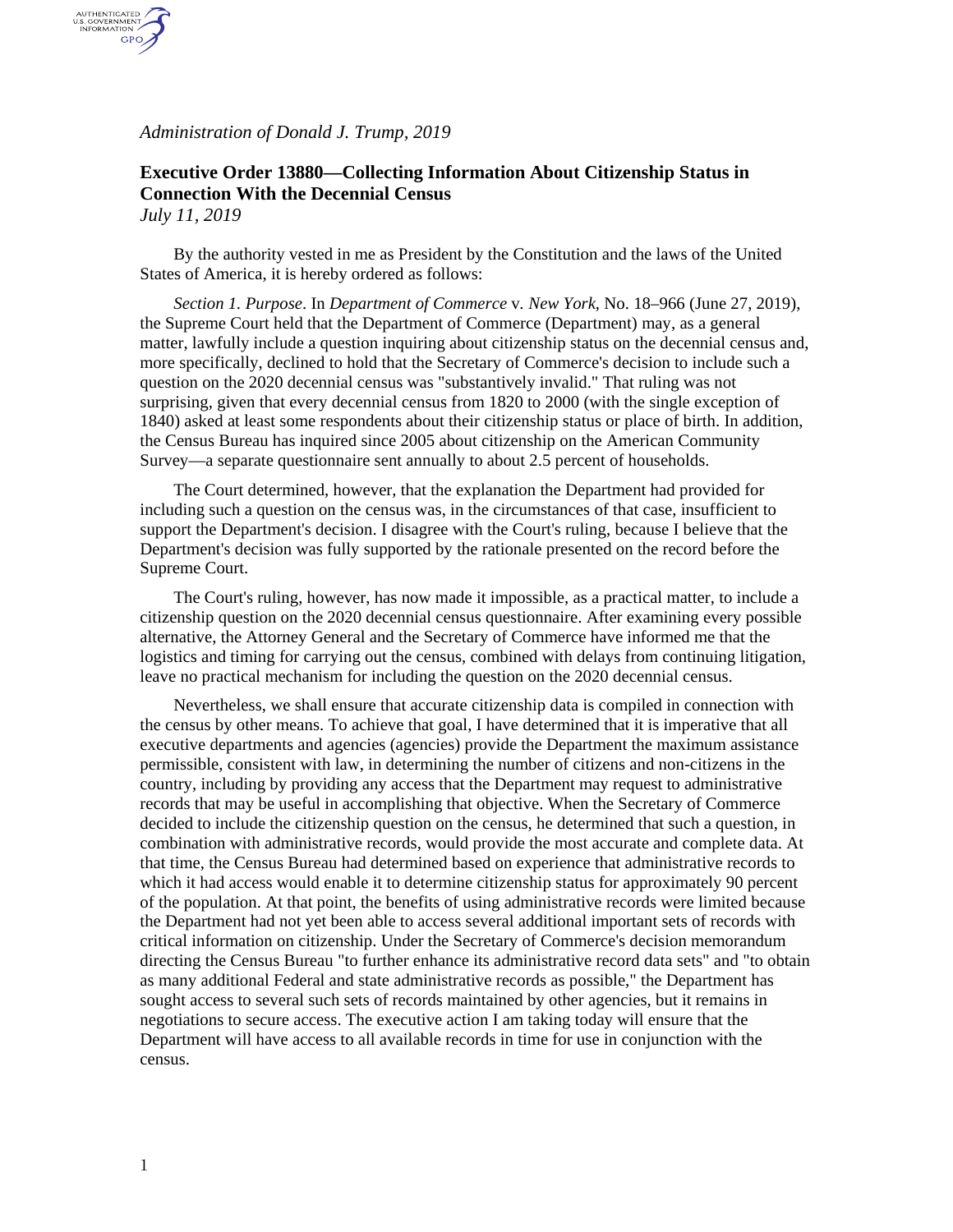Therefore, to eliminate delays and uncertainty, and to resolve any doubt about the duty of agencies to share data promptly with the Department, I am hereby ordering all agencies to share information requested by the Department to the maximum extent permissible under law.

Access to the additional data identified in section 3 of this order will ensure that administrative records provide more accurate and complete citizenship data than was previously available.

I am also ordering the establishment of an interagency working group to improve access to administrative records, with a goal of making available to the Department administrative records showing citizenship data for 100 percent of the population. And I am ordering the Secretary of Commerce to consider mechanisms for ensuring that the Department's existing data-gathering efforts expand the collection of citizenship data in the future.

Finally, I am directing the Department to strengthen its efforts, consistent with law, to obtain State administrative records concerning citizenship.

Ensuring that the Department has available the best data on citizenship that administrative records can provide, consistent with law, is important for multiple reasons, including the following.

First, data on the number of citizens and aliens in the country is needed to help us understand the effects of immigration on our country and to inform policymakers considering basic decisions about immigration policy. The Census Bureau has long maintained that citizenship data is one of the statistics that is "essential for agencies and policy makers setting and evaluating immigration policies and laws."

Today, an accurate understanding of the number of citizens and the number of aliens in the country is central to any effort to reevaluate immigration policy. The United States has not fundamentally restructured its immigration system since 1965. I have explained many times that our outdated immigration laws no longer meet contemporary needs. My Administration is committed to modernizing immigration laws and policies, but the effort to undertake any fundamental reevaluation of immigration policy is hampered when we do not have the most complete data about the number of citizens and non-citizens in the country. If we are to undertake a genuine overhaul of our immigration laws and evaluate policies for encouraging the assimilation of immigrants, one of the basic informational building blocks we should know is how many non-citizens there are in the country.

Second, the lack of complete data on numbers of citizens and aliens hinders the Federal Government's ability to implement specific programs and to evaluate policy proposals for changes in those programs. For example, the lack of such data limits our ability to evaluate policies concerning certain public benefits programs. It remains the immigration policy of the United States, as embodied in statutes passed by the Congress, that "aliens within the Nation's borders [should] not depend on public resources to meet their needs, but rather rely on their own capabilities and the resources of their families, their sponsors, and private organizations" and that "the availability of public benefits [should] not constitute an incentive for immigration to the United States" (8 U.S.C. 1601(2)). The Congress has identified compelling Government interests in restricting public benefits "in order to assure that aliens be self-reliant in accordance with national immigration policy" and "to remove the incentive for illegal immigration provided by the availability of public benefits" (8 U.S.C. 1601(5), (6)).

Accordingly, aliens are restricted from eligibility for many public benefits. With limited exceptions, aliens are ineligible to receive supplemental security income or food stamps (8 U.S.C. 1612(a)). Aliens who are "qualified aliens"—that is, lawful permanent residents, persons granted asylum, and certain other legal immigrants—are, with limited exceptions, ineligible to receive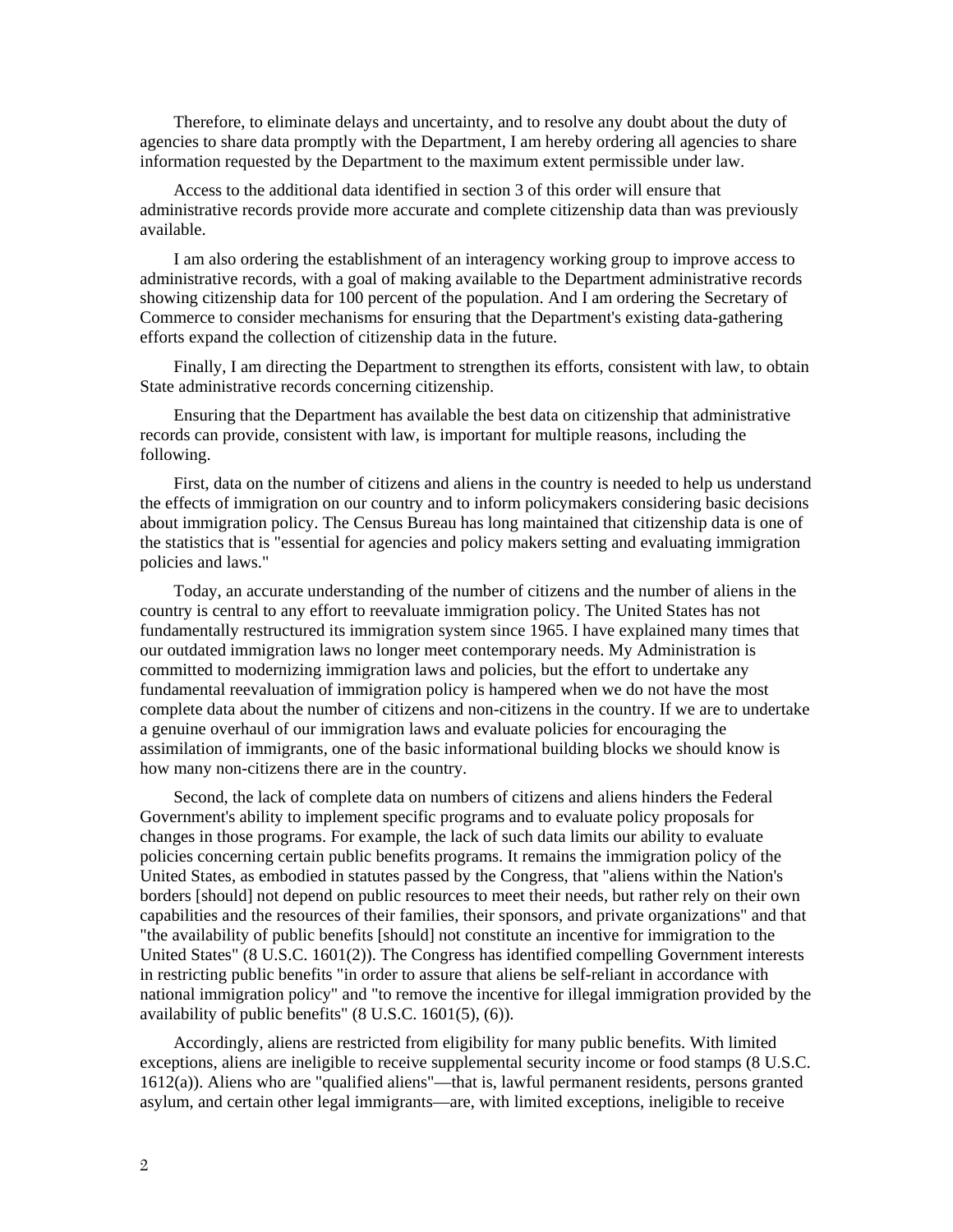benefits through Temporary Assistance for Needy Families, Medicaid, and State Children's Health Insurance Program for 5 years after entry into the United States (8 U.S.C. 1613(a)). Aliens who are not "qualified aliens," such as those unlawfully present, are generally ineligible for Federal benefits and for State and local benefits (8 U.S.C. 1611(a), 1621(a)).

The lack of accurate information about the total citizen population makes it difficult to plan for annual expenditures on certain benefits programs. And the lack of accurate and complete data concerning the alien population makes it extremely difficult to evaluate the potential effects of proposals to alter the eligibility rules for public benefits.

Third, data identifying citizens will help the Federal Government generate a more reliable count of the unauthorized alien population in the country. Data tabulating both the overall population and the citizen population could be combined with records of aliens lawfully present in the country to generate an estimate of the aggregate number of aliens unlawfully present in each State. Currently, the Department of Homeland Security generates an annual estimate of the number of illegal aliens residing in the United States, but its usefulness is limited by the deficiencies of the citizenship data collected through the American Community Survey alone, which includes substantial margins of error because it is distributed to such a small percentage of the population.

Academic researchers have also been unable to develop useful and reliable numbers of our illegal alien population using currently available data. A 2018 study by researchers at Yale University estimated that the illegal alien population totaled between 16.2 million and 29.5 million. Its modeling put the likely number at about double the conventional estimate. The fact is that we simply do not know how many citizens, non-citizens, and illegal aliens are living in the United States.

Accurate and complete data on the illegal alien population would be useful for the Federal Government in evaluating many policy proposals. When Members of Congress propose various forms of protected status for classes of unauthorized immigrants, for example, the full implications of such proposals can be properly evaluated only with accurate information about the overall number of unauthorized aliens potentially at issue. Similarly, such information is needed to inform debate about legislative proposals to enhance enforcement of immigration laws and effectuate duly issued removal orders.

The Federal Government's need for a more accurate count of illegal aliens in the country is only made more acute by the recent massive influx of illegal immigrants at our southern border. In Proclamation 9822 of November 9, 2018 (Addressing Mass Migration Through the Southern Border of the United States), I explained that our immigration and asylum system remains in crisis as a consequence of the mass migration of aliens across our southern border. As a result of our broken asylum laws, hundreds of thousands of aliens who entered the country illegally have been released into the interior of the United States pending the outcome of their removal proceedings. But because of the massive backlog of cases, hearing dates are sometimes set years in the future and the adjudication process often takes years to complete. Aliens not in custody routinely fail to appear in court and, even if they do appear, fail to comply with removal orders. There are more than 1 million illegal aliens who have been issued final removal orders from immigration judges and yet remain at-large in the United States.

Efforts to find solutions that address the immense number of unauthorized aliens living in our country should start with accurate information that allows us to understand the true scope of the problem.

Fourth, it may be open to States to design State and local legislative districts based on the population of voter-eligible citizens. In *Evenwel* v*. Abbott*, 136 S. Ct. 1120 (2016), the Supreme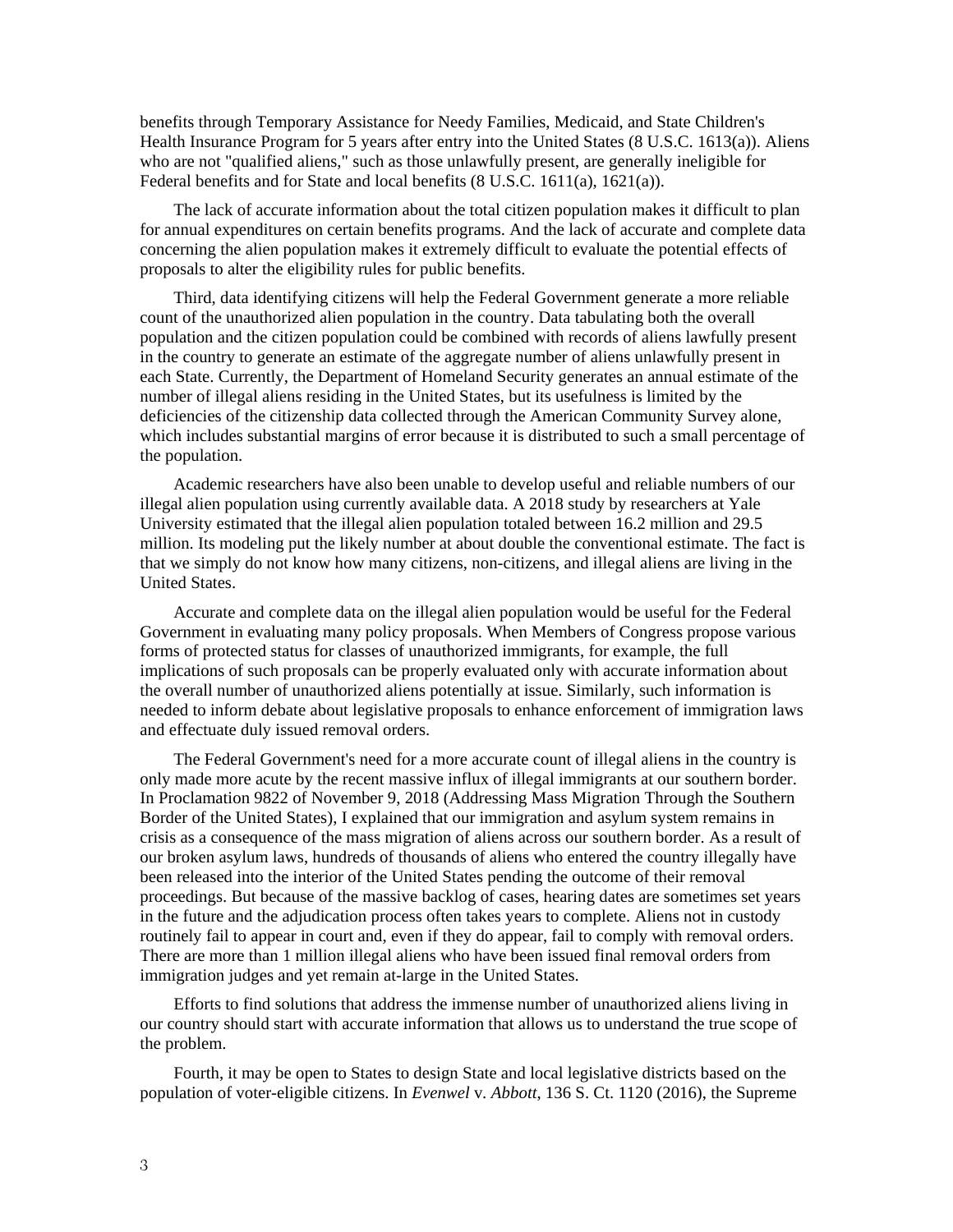Court left open the question whether "States may draw districts to equalize voter-eligible population rather than total population." Some States, such as Texas, have argued that "jurisdictions may, consistent with the Equal Protection Clause, design districts using any population baseline—including total population and voter-eligible population—so long as the choice is rational and not invidiously discriminatory". Some courts, based on Supreme Court precedent, have agreed that State districting plans may exclude individuals who are ineligible to vote. Whether that approach is permissible will be resolved when a State actually proposes a districting plan based on the voter-eligible population. But because eligibility to vote depends in part on citizenship, States could more effectively exercise this option with a more accurate and complete count of the citizen population.

The Department has said that if the officers or public bodies having initial responsibility for the legislative districting in each State indicate a need for tabulations of citizenship data, the Census Bureau will make a design change to make such information available. I understand that some State officials are interested in such data for districting purposes. This order will assist the Department in securing the most accurate and complete citizenship data so that it can respond to such requests from the States.

To be clear, generating accurate data concerning the total number of citizens, non-citizens, and illegal aliens in the country has nothing to do with enforcing immigration laws against particular individuals. It is important, instead, for making broad policy determinations. Information obtained by the Department in connection with the census through requests for administrative records under 13 U.S.C. 6 shall be used solely to produce statistics and is subject to confidentiality protections under Title 13 of the United States Code. Information subject to confidentiality protections under Title 13 may not, and shall not, be used to bring immigration enforcement actions against particular individuals. Under my Administration, the data confidentiality protections in Title 13 shall be fully respected.

*Sec. 2*. *Policy*. It is the policy of the United States to develop complete and accurate data on the number of citizens, non-citizens, and illegal aliens in the country. Such data is necessary to understand the effects of immigration on the country, and to inform policymakers in setting and evaluating immigration policies and laws, including evaluating proposals to address the current crisis in illegal immigration.

*Sec. 3*. *Assistance to the Department of Commerce and Maximizing Citizenship Data*. (a) All agencies shall promptly provide the Department the maximum assistance permissible, consistent with law, in determining the number of citizens, non-citizens, and illegal aliens in the country, including by providing any access that the Department may request to administrative records that may be useful in accomplishing that objective. In particular, the following agencies shall examine relevant legal authorities and, to the maximum extent consistent with law, provide access to the following records:

(i) Department of Homeland Security, United States Citizenship and Immigration Services—National-level file of Lawful Permanent Residents, Naturalizations;

(ii) Department of Homeland Security, Immigration and Customs Enforcement— F1  $\&$ M1 Nonimmigrant Visas;

(iii) Department of Homeland Security—National-level file of Customs and Border Arrival/Departure transaction data;

(iv) Department of Homeland Security and Department of State, Worldwide Refugee and Asylum Processing System—Refugee and Asylum visas;

(v) Department of State—National-level passport application data;